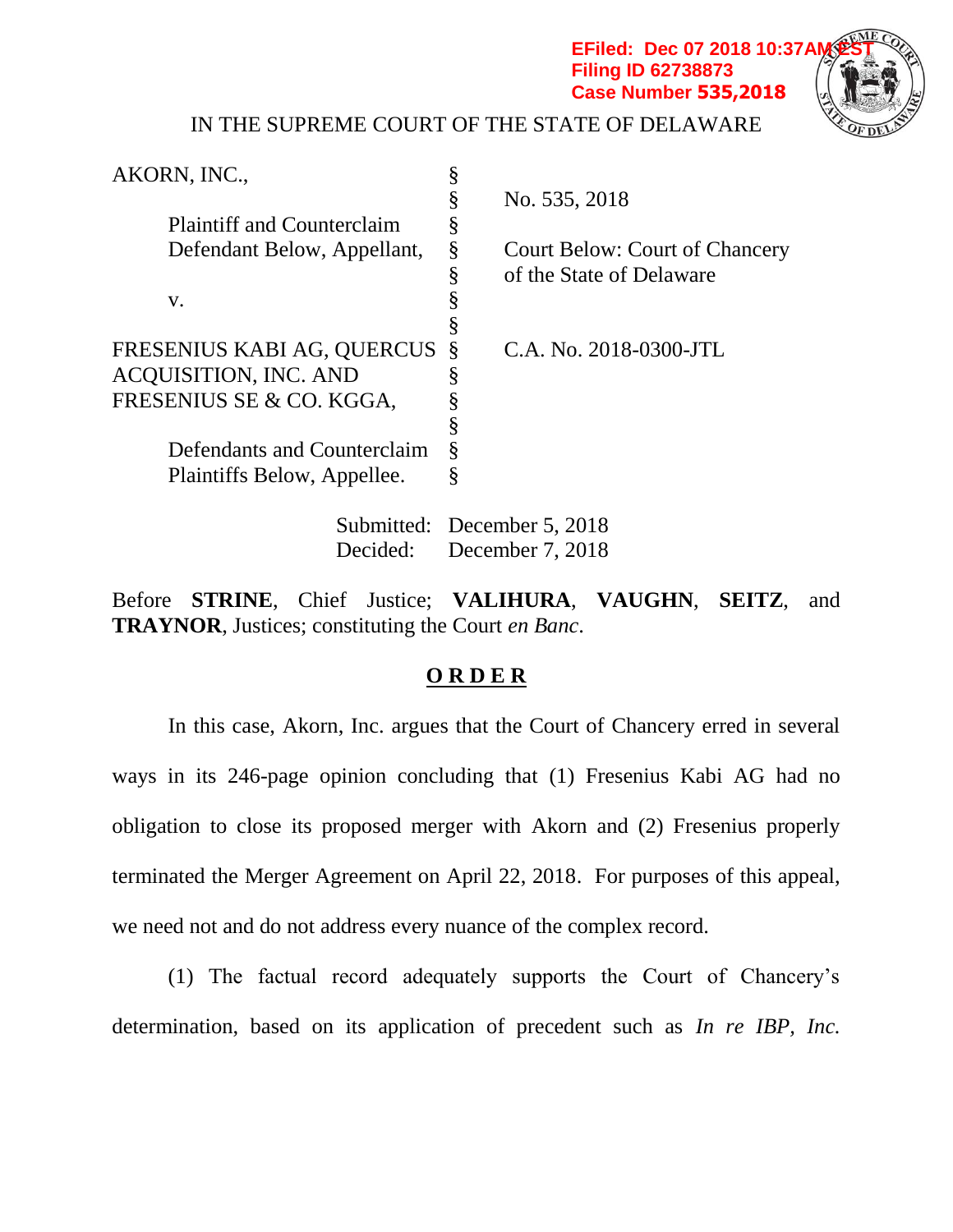*Shareholders Litigation*<sup>1</sup> and *Hexion Specialty Chemicals, Inc. v. Huntsman Corp.*, 2 that Akorn had suffered a material adverse effect ("MAE") under § 6.02(c) of the Merger Agreement that excused any obligation on Fresenius's part to close.<sup>3</sup>

(2) Likewise, we conclude that the record adequately supports the Court of Chancery's declaration that Fresenius properly terminated the merger under § 7.01(c)(i) because Akorn's breach of its regulatory representations and warranties gave rise to an MAE and Fresenius had not itself engaged in a prior, material breach of a covenant that would have prevented Fresenius from exercising its immediate termination right under the Merger Agreement. <sup>4</sup> For these specific reasons, we

l 1 789 A.2d 14 (Del. Ch. 2001).

<sup>&</sup>lt;sup>2</sup> 965 A.2d 715 (Del. Ch. 2008).

 $3$  App. to Opening Br. at A4756 (Agreement and Plan of Merger by and Between Akorn, Fresenius Kabi, Quercus, and Fresenius SE (Apr. 24, 2017)) ("The obligation[] of [Fresenius] . . . to effect the Merger shall be subject to the satisfaction . . . on or prior to the Closing Date of the following conditions: . . . Since the date of this Agreement there shall not have occurred and be continuing any effect, change, event or occurrence that, individually or in the aggregate, has had or would reasonably be expected to have a Material Adverse Effect.").

<sup>&</sup>lt;sup>4</sup> Section 7.01(c)(i) of the Merger Agreement provides Fresenius with the right to terminate the agreement if Akorn has "breached any of its representations or warranties or failed to perform any of its covenants or agreements set forth in this Agreement, which breach or failure to perform (A) would give rise to the failure of a condition set forth in Section 6.02(a) or Section 6.02(b) and (B) is incapable of being cured . . . provided that [Fresenius] shall not have the right to terminate this Agreement pursuant to this Section . . . if [Fresenius] is then in material breach of any of its representations, warranties, covenants or agreements hereunder." *Id.* at A4758. Section 6.02(a) establishes, as a condition to closing, that Akorn's representations and warranties "shall be true and correct . . . except . . . where the failure to be true and correct would not, individually or in the aggregate, reasonably be expected to have a Material Adverse Effect." *Id.* at A4756. The record supports the Court of Chancery's finding that Akorn's breach of its regulatory representations and warranties under Section 3.18 could reasonably be expected to cause an MAE. But because Fresenius's ability to terminate under Section 7.01(c)(1) is conditioned on Fresenius not being in material breach under the Merger Agreement, Akorn argued, in the Court of Chancery, that Fresenius had breached both its "Reasonable Best Efforts Covenant" and its "Hell-or-High-Water Covenant." The record supports the Court of Chancery's finding that Fresenius did not breach its